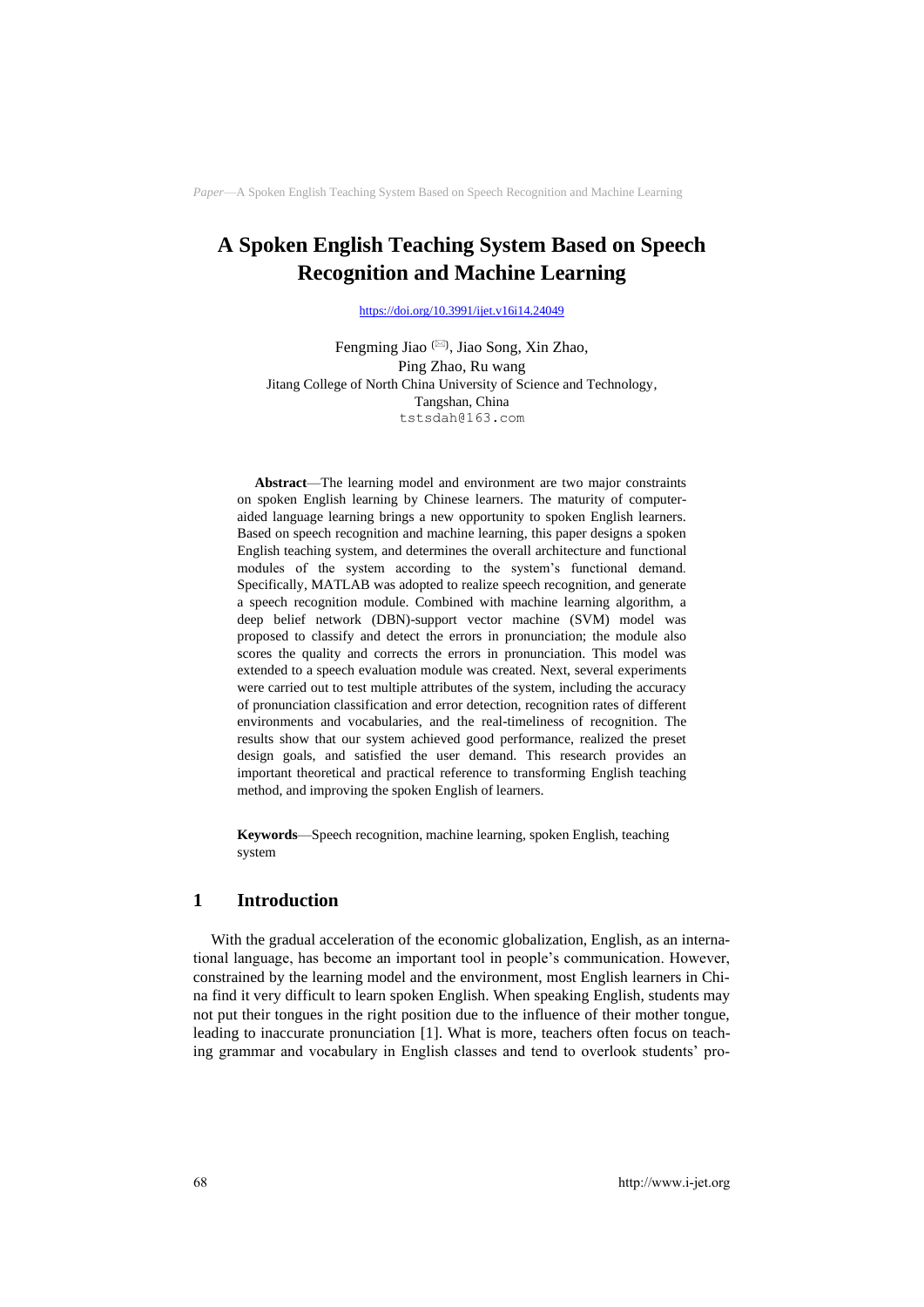nunciation. Even though greater importance has been attached to spoken English teaching, due to the limited class time, teachers find it difficult to give one-to-one tutoring to students, and learners do not know what pronunciation problems they have and how to correct them. Therefore, it is quite challenging for students to improve their spoken English.

Speech recognition is a technology that processes and converts human's spoken language into text or commands that can be recognized by machines [2]. China began the research on speech recognition as early as the 1950s. In the 1980s, the Hidden Markov Model began to be widely used in the field of speech recognition. The emergence of artificial neural networks also brought new hope to machine learning. With the unremitting efforts of Chinese scientists, speech recognition has gradually matured and basically reached the international level [3]. At present, many spoken English learning systems and Apps have been developed based on speech recognition at home and abroad, but they can only be used to practice spoken English and cannot detect or correct pronunciation errors [4]. Automatic pronunciation error detection originated from the computer-assisted language teaching system, which provides the feature to automatically detect, feedback and correct pronunciation errors and greatly improves the efficiency of learners in learning spoken English [5]. The statistical speech recognition method, and the linguistic knowledge and distinguishing feature method are the two main methods currently used for pronunciation error detection at home and abroad, but the latter is not suitable for all pronunciation error detection cases, so the statistical speech recognition method is more widely applied [6]. Most learners like to be directly guided on where they are wrong and how to correct the problems when learning English.

To improve the existing problems of the spoken English systems, this paper designs a spoken English teaching system based on speech recognition and the machine learning algorithm, which uses speech recognition to help students practice spoken English, and also applies the machine algorithm to classify and detect the 6 common types of errors in English, and provides corrections and feedbacks to improve the efficiency of learners in learning spoken English.

# **2 Requirement Analysis and Overall Design of the Spoken English Teaching System**

#### **2.1 Analysis of the functional requirements for the system**

In traditional English classroom teaching, the teacher is the main role in class. Due to many reasons such as the inaccurate pronunciation of the teacher and the limited time in the class, students have few opportunities to speak English in class, and many are even reluctant to speak because they are not confident about their pronunciation or afraid of making mistakes. Over time, they have become antagonistic against or afraid of learning spoken English [7]. Therefore, the spoken English teaching system needs to be able to teach students pronunciation, recognize students' spoken English, evaluate their pronunciation, and at the same time, correct their pronunciation and give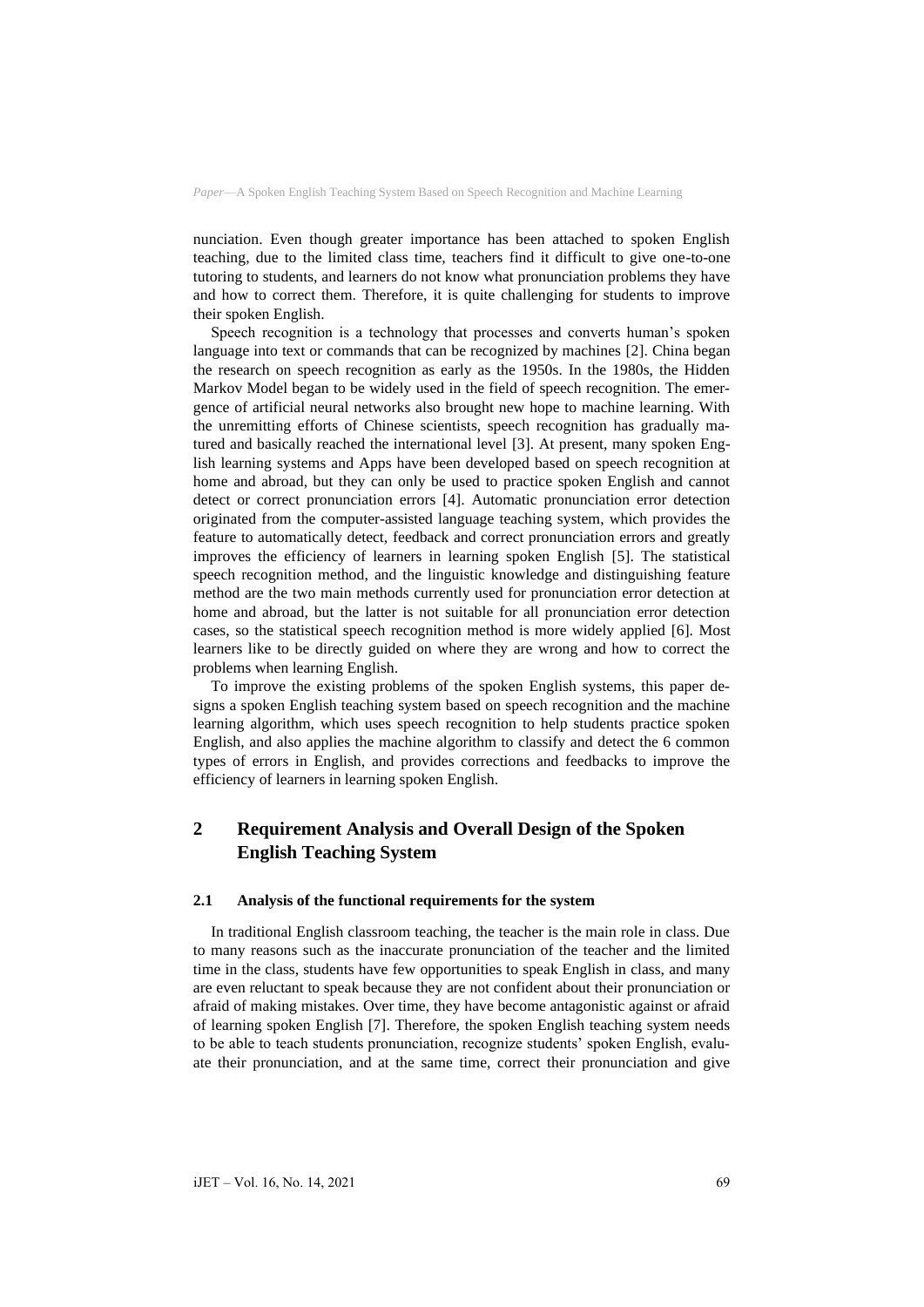feedbacks, and provide man-machine interaction, so that students will have the opportunity to practice spoken English. In addition, when a student inputs a spoken Chinese sentence, the system can also convert Chinese into English and give voice broadcast. Figure 1 shows the data flow diagram of the spoken English learning system designed according to English learning needs.



**Fig. 1.** Data flow diagram of the spoken English learning system

#### **2.2 Overall design of the system**

**Overall architecture of the system:** According to the analysis of the functional requirements and the data flow diagram, the overall architecture of the spoken English teaching system is established, as shown in Figure 2. At the same time, in order to allow students to practice spoken English anytime and anywhere, the system should support computer and mobile login.



**Fig. 2.** Overall structure of the spoken English teaching system

**Functional modules of the system:** Figure 3 shows the functional modules of the spoken English teaching system.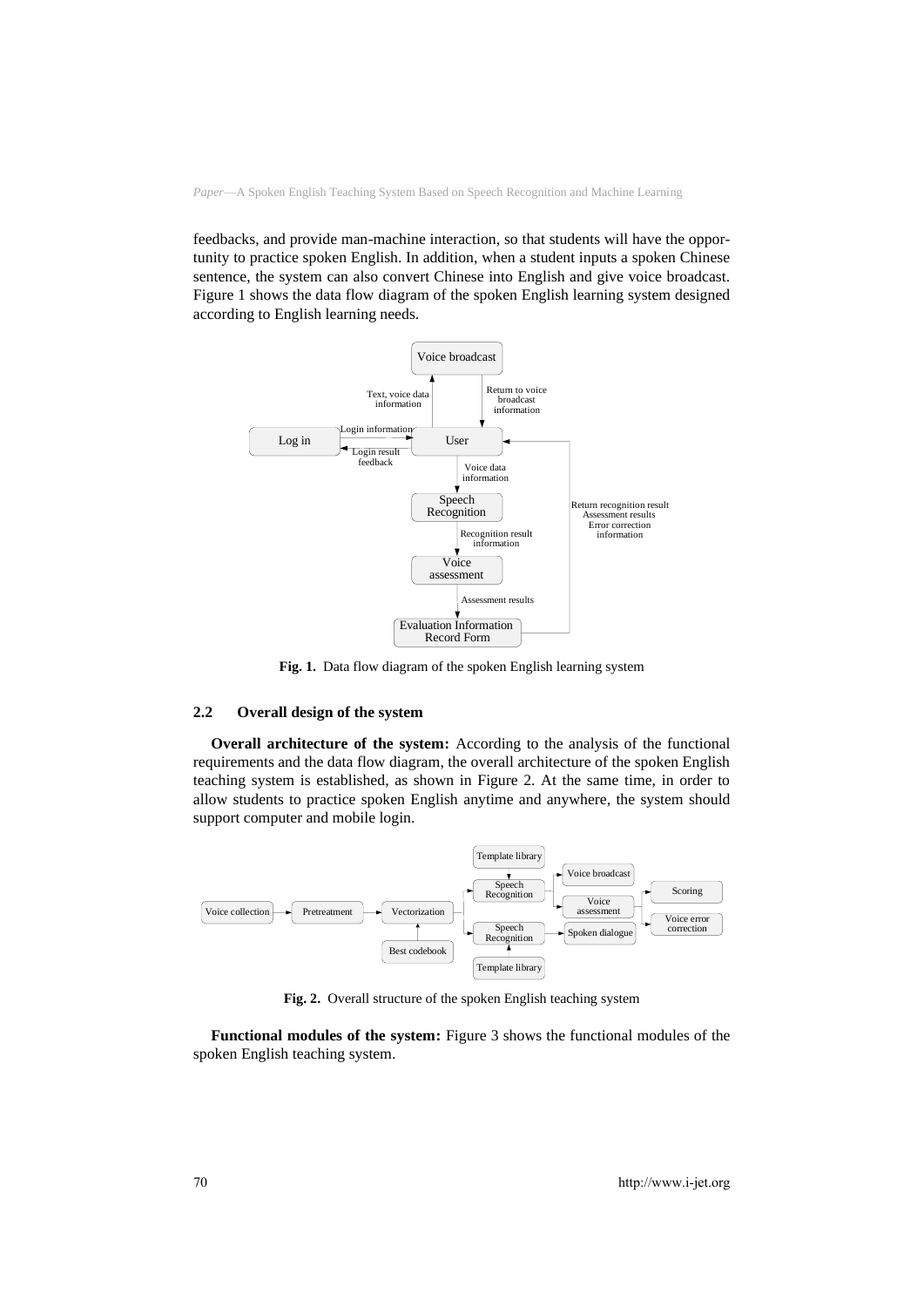

**Fig. 3.** Functional modules of the spoken English teaching system

**Login module**: The login module is used to provide student users with access to the system. New users need to register before they can log in. Existing users need to enter the correct user's name and password to enter the system.

**Speech recognition module:** The speech recognition module is one of the core modules of the system. Its main task is to recognize the speech data and information input by the user into the system, and convert it into information that can be recognized by the system. It also uses the interface to complete the interaction with the user. Therefore, the speech recognition module specifically consists of the following sub-modules:

Speech acquisition: It uses the microphone to collect the user's speech information, and mark each frame of the data collected to facilitate the subsequent speech feature extraction

Speech data pre-processing: It mainly performs operations such as noise reduction, and speech signal emphasis, framing and windowing on the speech information acquired by the speech acquisition module to ensure the accuracy and recognizability of the speech data [8].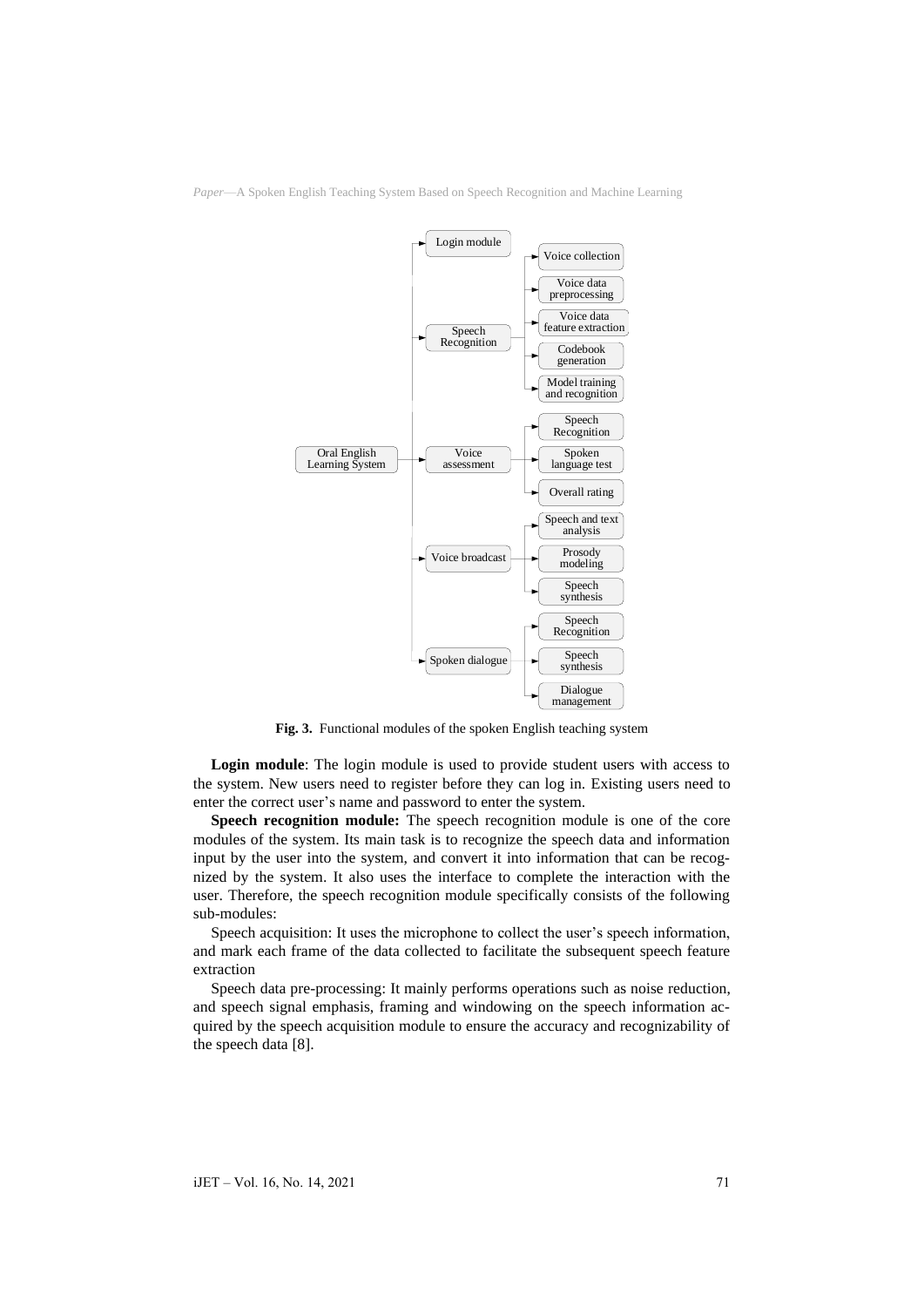Speech data feature extraction: It is used to remove redundant information that is irrelevant to speech processing, and extract key feature parameters that only describe semantic information.

Model training: It is used to train and modify the speech models in the corpus so that they can be used in application scenarios such as speech error detection, voice broadcast, and spoken dialogue provided by the system.

Model recognition: After a series of processing, the speech data are converted to the results that can be recognized by the system and allow the system to detect errors and evaluate the judgment rules, thereby achieving the speech recognition function.

**Speech evaluation module:** The speech evaluation module is also one of the core modules of the system. It is used to detect and score the speech recordings or spoken dialogues of the users through the spoken English error detection function based on machine learning, and at the same time feedback the evaluation results and the error information to the users to correct their English pronunciation [9].

**Voice broadcast module:** This module is used to recognize and convert the text or speech input by the users into the system and then broadcast it in English a natural, accurate and fluent way.

**Spoken dialogue module:** The function of this module is to create an English dialogue scene for students. Students can have English dialogues with the system through human-machine interaction. The system will also evaluate and correct students' pronunciation. This module can provide the language environment that students do not have in real life.

# **3 Design and Implementation of the Spoken English Teaching System Based on Speech Recognition and Machine Learning**

With the requirement analysis and the overall design, a spoken English teaching system based on speech recognition and machine learning was established. It can be used on both computer and mobile phone so that students can learn and practice spoken English anytime and anywhere. Due to limited space, this paper only elaborates on the detailed design and implementation of two core modules of the system, i.e. speech recognition and speech evaluation. The former mainly uses MATLAB to implement speech recognition [10], and the latter mainly adopts the pronunciation classification and error detection model based on DBN-SVM to perform error detection, scoring and correction of the speech data.

#### **3.1 Design and implementation of speech recognition**

**Design and implementation of the speech acquisition module:** The speech acquisition module allows a user to input speech information into the system through a microphone. When the user finishes recording, the system will save the speech information input by the user as a speech file. Figure 4 shows the flow chart of speech acquisition [11].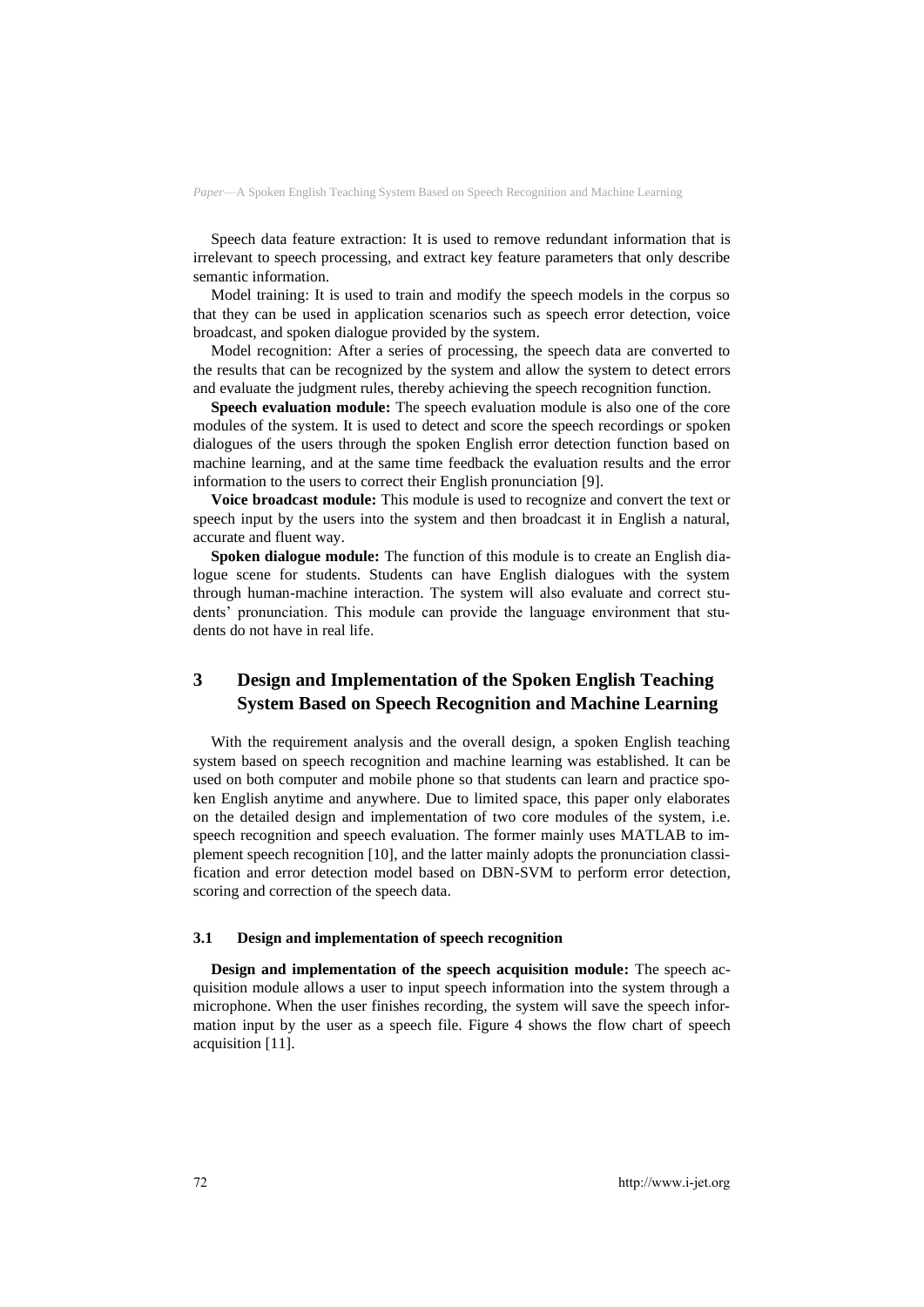

**Fig. 4.** Flow chart of speech acquisition

**Design and implementation of the pre-processing module**: This module mainly converts the acquired information into digital signals that can be recognized by the system, and then pre-processes the speech information by framing, windowing, and endpoint detection. The specific process is shown in Figure 5 [12].



**Fig. 5.** Pre-processing flow chart

**Design and implementation of the feature extraction module**: After the speech data are pre-processed, MFCC (Mel Frequency Cepstral Coefficient) is extracted as the feature parameter of the speech. Figure 6 shows the specific flow chart of MFCC feature extraction [13].

**Speech acquisition and recognition interface:** Figure 7 shows the speech acquisition and recognition interface of the spoken English teaching system (for mobile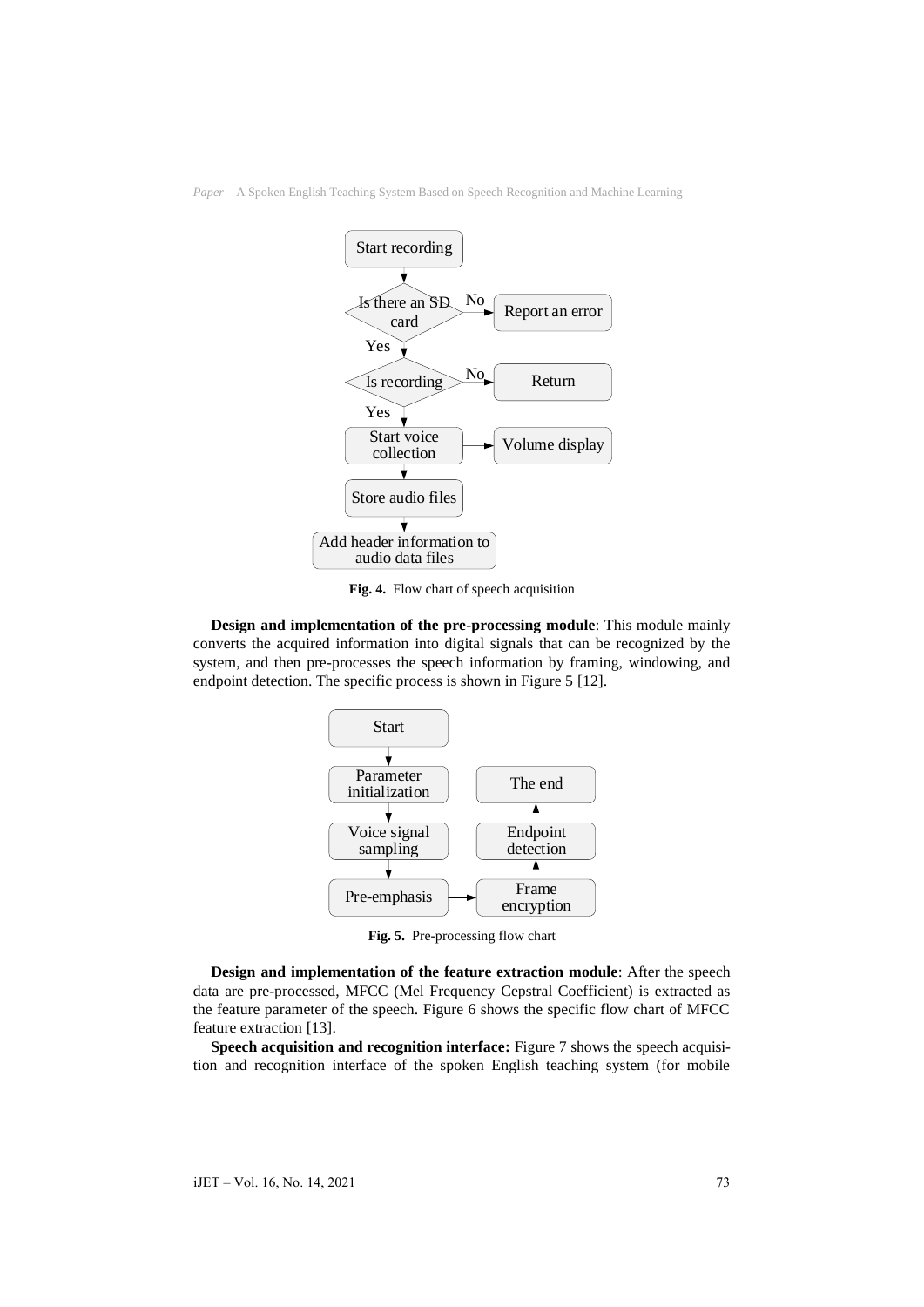phone) designed in this paper. After the learner logs in the system, he can choose the sentence that he would like to read. By clicking "Start recording", he will input a speech piece, which is the sentence he reads after the system. When the recording is over, he may click the "End recording" button, and the system will automatically process the input speech data. If the user clicks the "Play" button, the system will play the speech that has just been input, and at the same time display the input volume. If the user is satisfied with the input speech data, he may click the "Score" button, and the system will score the speech. The user can also check the "Pronunciation suggestions". The system will give the user the correct pronunciation so that the user will know what is wrong with his own pronunciation and how to improve it.



**Fig. 6.** Specific flow chart of MFCC feature extraction



**Fig. 7.** Speech acquisition and recognition interface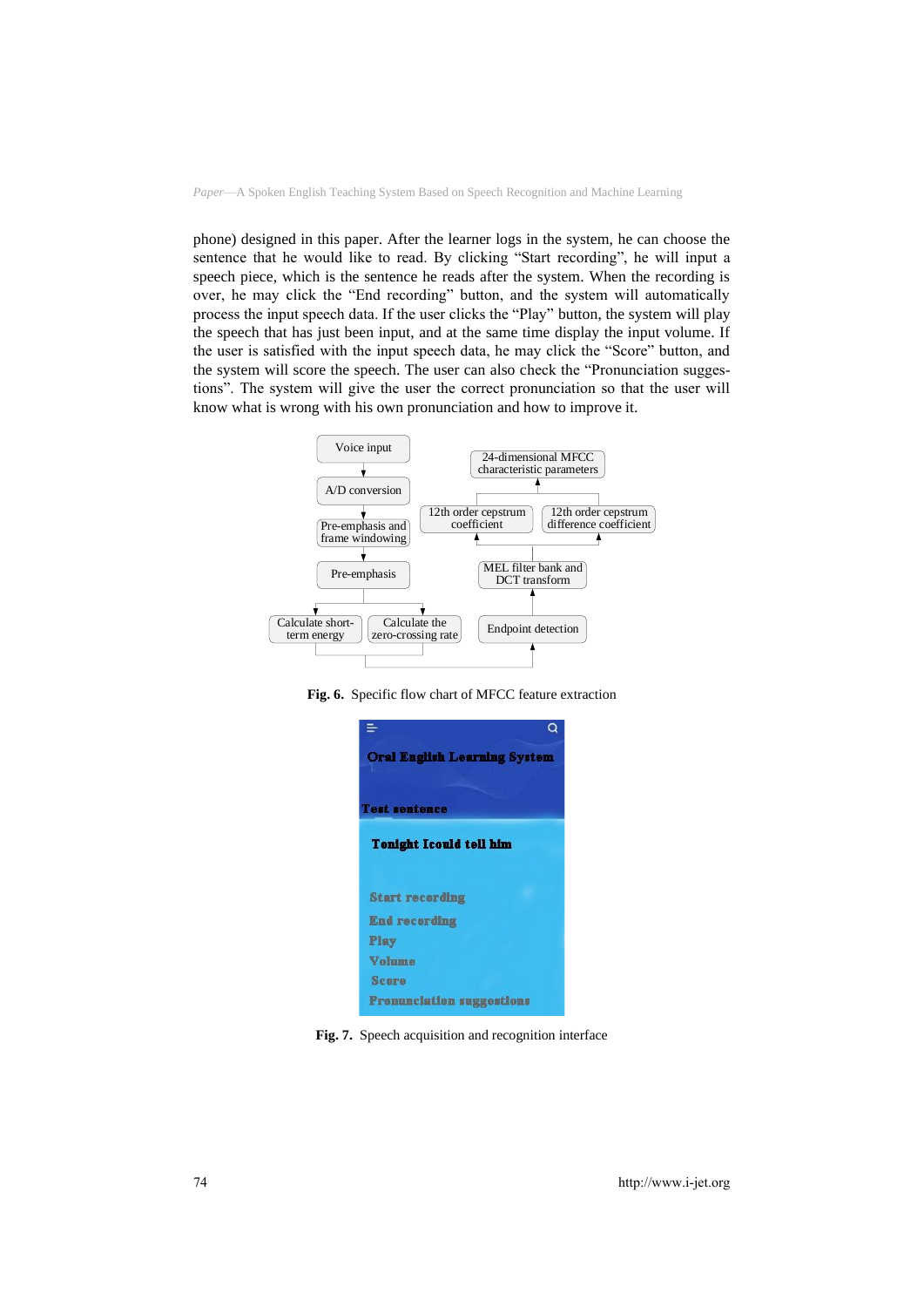#### **3.2 Design and implementation of spoken English error detection based on machine learning**

**Construction of the pronunciation classification and error detection model based on DBN-SVM:** The accuracy of pronunciation is one of the main indicators of whether a person's spoken English is authentic or not. As is known, pronunciation is the result of the interaction of multiple organs, and the oral cavity plays the main role in adjusting the pronunciation. Research results indicate that the tongue movement has a great impact on the quality of pronunciation [14]. During the learning of spoken English, students may not put their tongues in the right position due to the influence of their mother tongue, leading to inaccurate pronunciation. In classroom teaching, although teachers will give instructions on the articulation and the shape of the mouth, students can only imitate the pronunciation according to their own experience, without knowing whether they have made any mistakes or not, as there is no one-to-one tutoring. This is not an effective way to improve students' spoken English [15]. Based on this, a pronunciation classification and error detection model was constructed based on the Deep Belief Network and Support Vector Machine (DBN-SVM) [16] to identify learners' pronunciation problems and propose corrective suggestions for them. Figure 8 shows a flowchart of how the DBN-SVM-based pronunciation classification and error detection model is constructed.



**Fig. 8.** Flowchart of how the DBN-SVM-based pronunciation classification and error detection model is constructed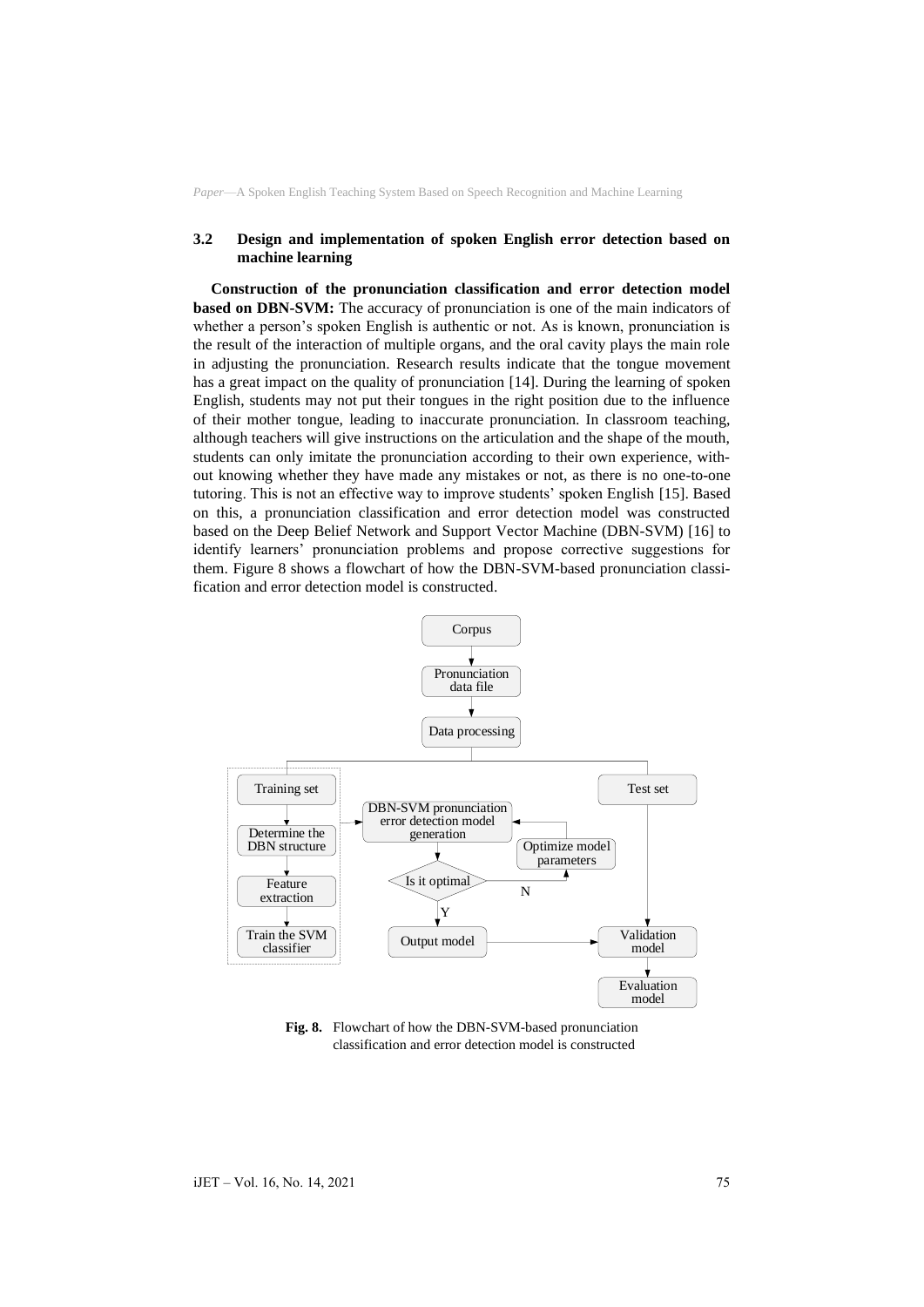The DBN-SVM-based pronunciation classification and error detection model first uses the Hidden Markov Model Toolbox to force the alignment of the pronunciation data files collected from the corpus with the reference text to obtain the alignment time information at the sound velocity level, and uses it as a dataset for the pronunciation classification and error detection model [17]. The second step is to pre-process the data through min-max scaling to limit the fluctuations of the data within a certain range, thereby reducing the differences among the data, and at the same time, divide the data into two parts - the training set and the test set. In order to obtain the deeply hidden features of the pronunciation data, the third step is to first determine an optimal DBN structure with the training samples, and perform deep learning of the pronunciation data. The fourth step is to use the contrastive divergence algorithm to perform parameter training on the RBMs, the basic components of the DBN. The fifth step is to output the features extracted from the deep network, and repeat the fourth step until all RBMs are trained. The sixth step is to establish a classification support machine vector model for 6 types of errors based on the output error features as the basis. The seventh step is to input the test set data into the established DBN-SVMbased pronunciation classification and error detection model, and calculate the classification and detection accuracy and error for each error type. The eighth step is to evaluate the error detection ability and performance of the constructed model.

**Data acquisition and parameter setting:** In this paper, CSTR VCTK Corpus was selected as the corpus for the system and the speech data manually tagged by speech experts as the data source. According to the speech experts, the speech data can be divided into 7 categories, one of which is the correct pronunciation, and the other six are the wrong ones [18]. Figure 9 shows the distribution of the selected 6 types of pronunciation error samples in the training set and test set, with 1290 samples in the training set and 258 in the test set (a total of 1290 pronunciation samples).



**Fig. 9.** Sample distribution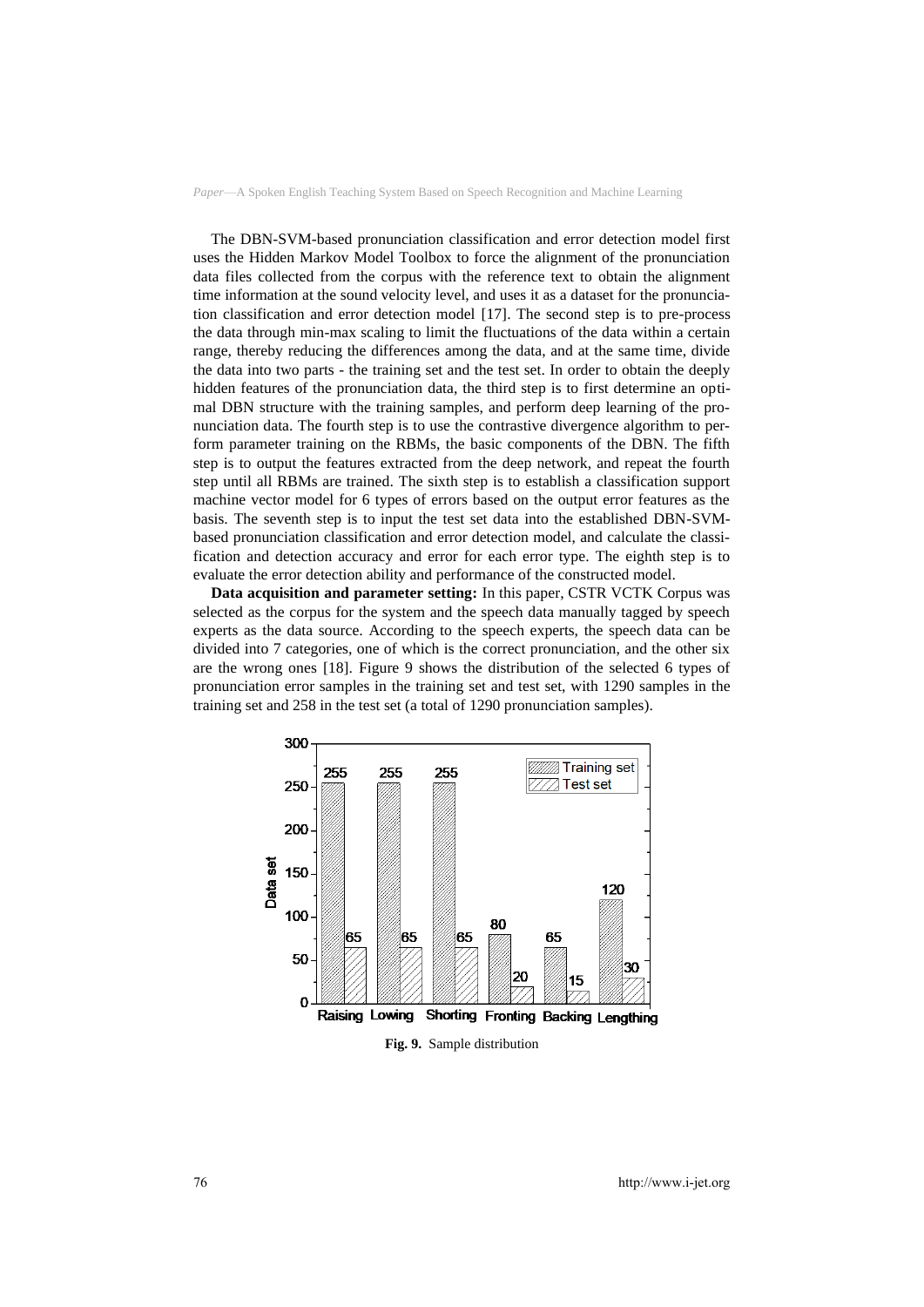The parameter settings of DBN and SVM have significant impacts on the accuracy and precision of the DBN-SVM-based pronunciation classification and error detection model. Therefore, this paper determined the values of the main parameters of DBN and SVM by reference to relevant literatures at home and abroad in conjunction with the experimental method [19], which are shown in Table 1.

|           |                           | DBN                                 | <b>SVM</b> |     |                                                |     |                                   |            |
|-----------|---------------------------|-------------------------------------|------------|-----|------------------------------------------------|-----|-----------------------------------|------------|
| Parameter | Hidden<br>laver<br>mature | Number of<br>nodes in each<br>laver | rate       |     | Learning Epoch Activation   Kernel<br>function |     | Penalty<br>function   coefficient | Gam-<br>ma |
| Value     |                           | 100-130                             | $10^{-5}$  | 250 | Sigmoid                                        | rbf | 0.5                               | 0.01       |

**Table 1.** Main parameter settings of DBN and SVM

In order to verify the effectiveness of the DBN-SVM-based pronunciation classification and error detection model in the identification of pronunciation errors, the linear discriminant analysis (LDA) and the principal component analysis (PCA) combined with the support vector machine classifier [20] were used for comparison in terms of error detection accuracy and training time with respect to three error types raising, lowing, and shorting. Figure 10 shows the comparison results of the three algorithms in terms of training time, and Figure 11 shows the comparison results in terms of error detection accuracy. It can be seen that the DBN-SVM algorithm has the highest accuracy – above 80%, better than those of the other two algorithms, but the training time is also the longest. This is mainly because the deep neural network mechanism used in the algorithm has more iterations in the computation, which take a long time. Considering accuracy, the DBN-SVM-based pronunciation classification and error detection model was applied in the speech evaluation module of the spoken English teaching system.



**Fig. 10.**Comparison results of training time of three algorithms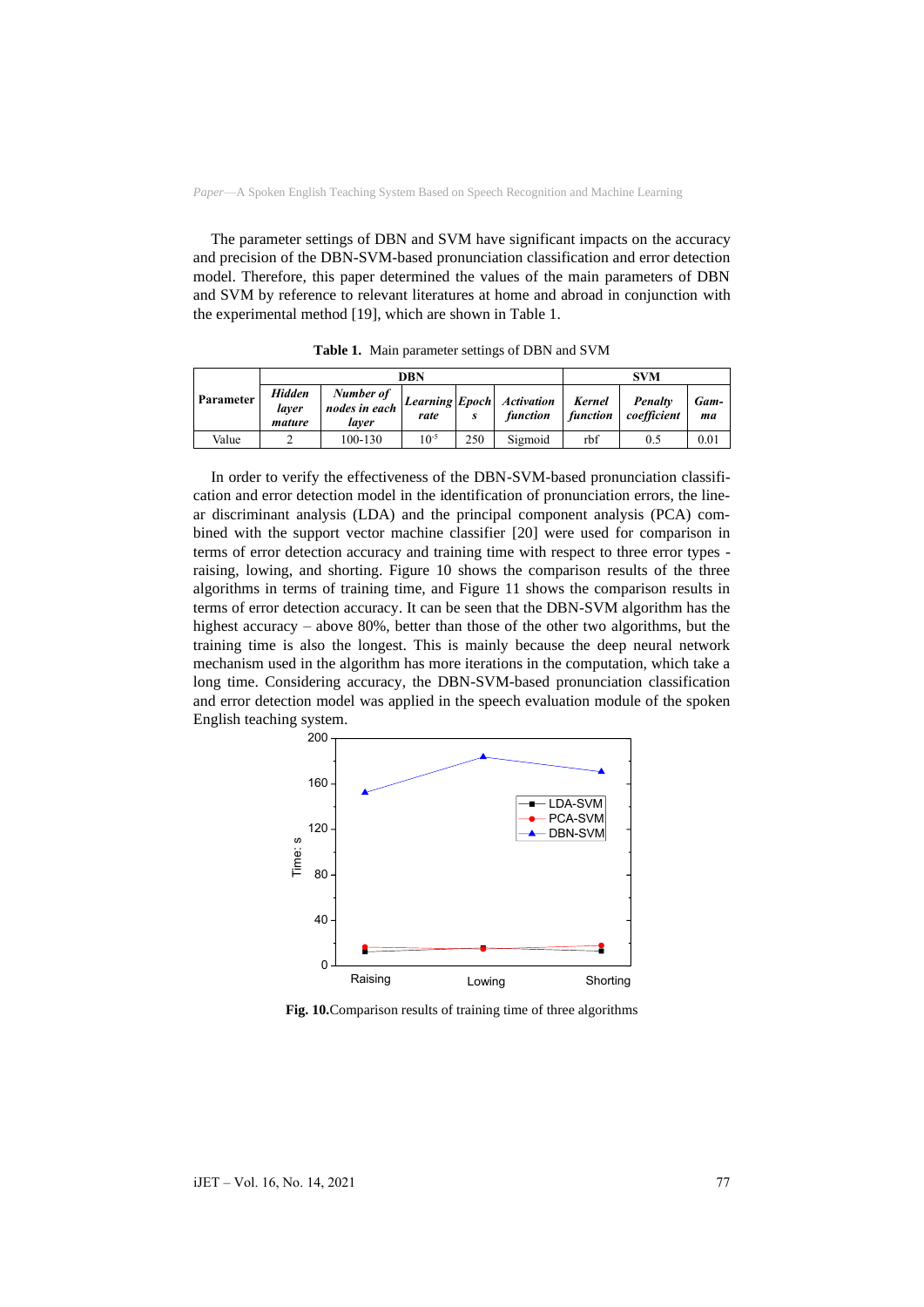



**Fig. 11.** Comparison results of error detection accuracy of three algorithms

#### **3.3 Testing and analysis of the system**

**Functional test of the system:** The functional modules of the system were all tested to ensure they can operate properly. The test results show that each module can operate in a stable manner. Figure 12 shows the detailed diagram of the pronunciation error correction interface (computer version).

|     | <b>Basic Information</b>         |                    |                                |                                                 |                      |  |
|-----|----------------------------------|--------------------|--------------------------------|-------------------------------------------------|----------------------|--|
|     | Serial number<br><b>Time</b>     |                    | <b>Status</b>                  | <b>General comment</b>                          | Operate              |  |
|     | 5                                | 2020.11.2          | Complete                       | 35 points                                       | <b>Return Delete</b> |  |
|     | Word information                 |                    |                                |                                                 |                      |  |
|     |                                  |                    |                                |                                                 |                      |  |
|     | <b>Phonetic</b><br>transcription | $/[\mathbf{bad}]/$ |                                |                                                 |                      |  |
|     | <b>Tongue</b> map                | View               |                                |                                                 |                      |  |
| bad | Score                            | 35                 |                                |                                                 |                      |  |
|     |                                  |                    |                                | For bad pronunciation, your tongue is too high, |                      |  |
|     | <b>Suggest</b>                   |                    | you can lower it appropriately |                                                 |                      |  |

**Fig. 12.**Detailed diagram of the pronunciation error correction interface

**Analysis of the effect of vocabulary size on the recognition rate of the system:**  Analysis was also performed on the effect of vocabulary size on the recognition rate of the spoken English teaching system in different environments. Three environments with distinctive features - a quiet laboratory, an outdoor area with relatively few people, and a school area or a noisy restaurant with a large number of people – were selected as the experimental sites. 100 random tests were performed on 50, 100, and 200 isolated words, respectively, with the recognition rate test results shown in Figure 13.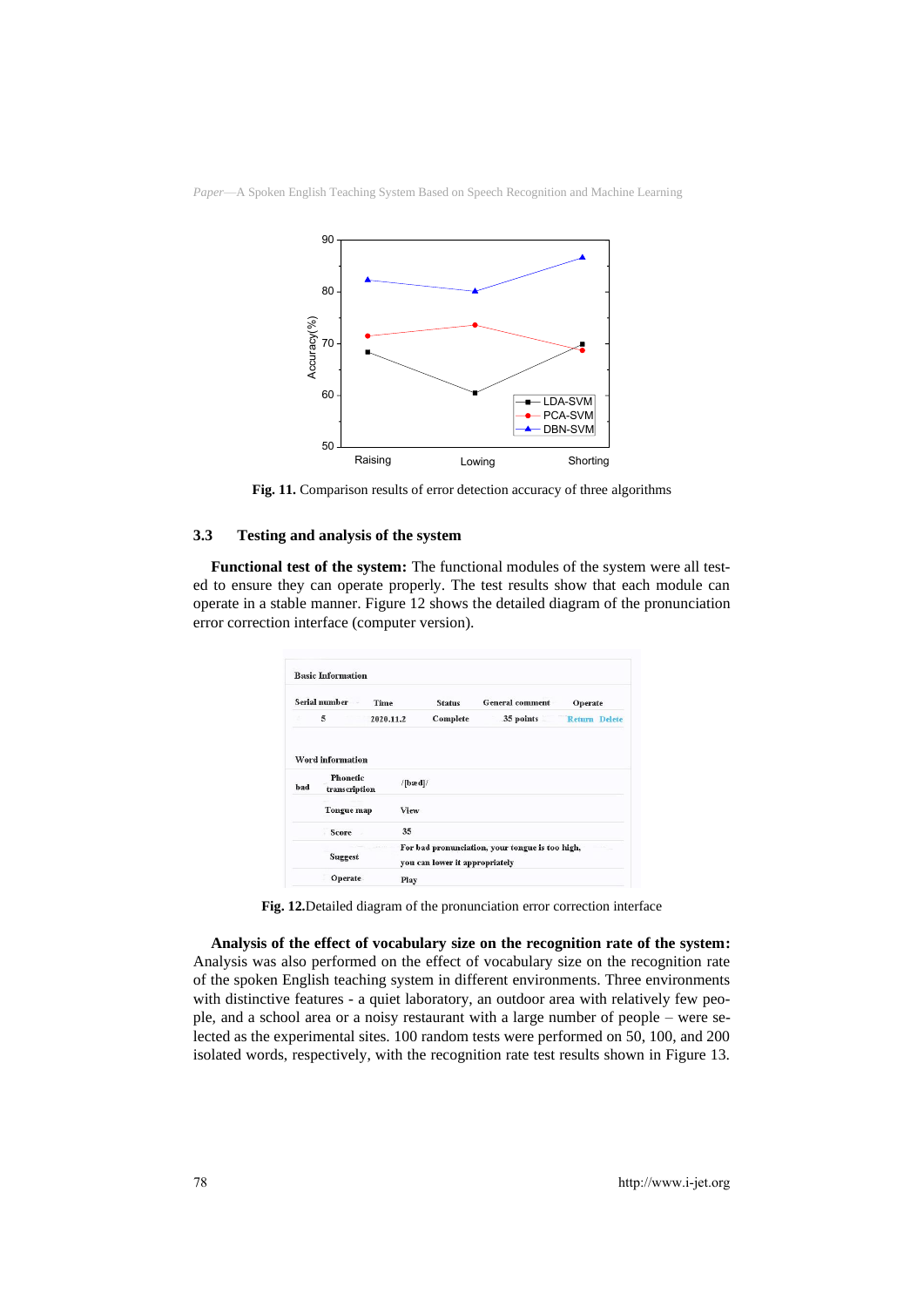It can be seen that the recognition rate of the system decreased as the environment became noisier and the number of words increased, but the recognition rate of the system stayed at more than 90% all the way.



**Fig. 13.**Test results of the recognition rate

**Real-time test on the recognition performance of the system:** The real-time recognition of the system means that the system needs to give the recognition result as soon as a user inputs the speech information. This is an important experience for the users and an important indicator for evaluating the performance of the system. This paper took the speech data of 5 isolated words as the research objects, and recorded the time from the endpoint detection to the point when the speech recognition result was returned. Figure 14 shows the real-time test results. It can be seen that the average response time for the 5 words was 311 milliseconds, which can meet the needs of the system users.

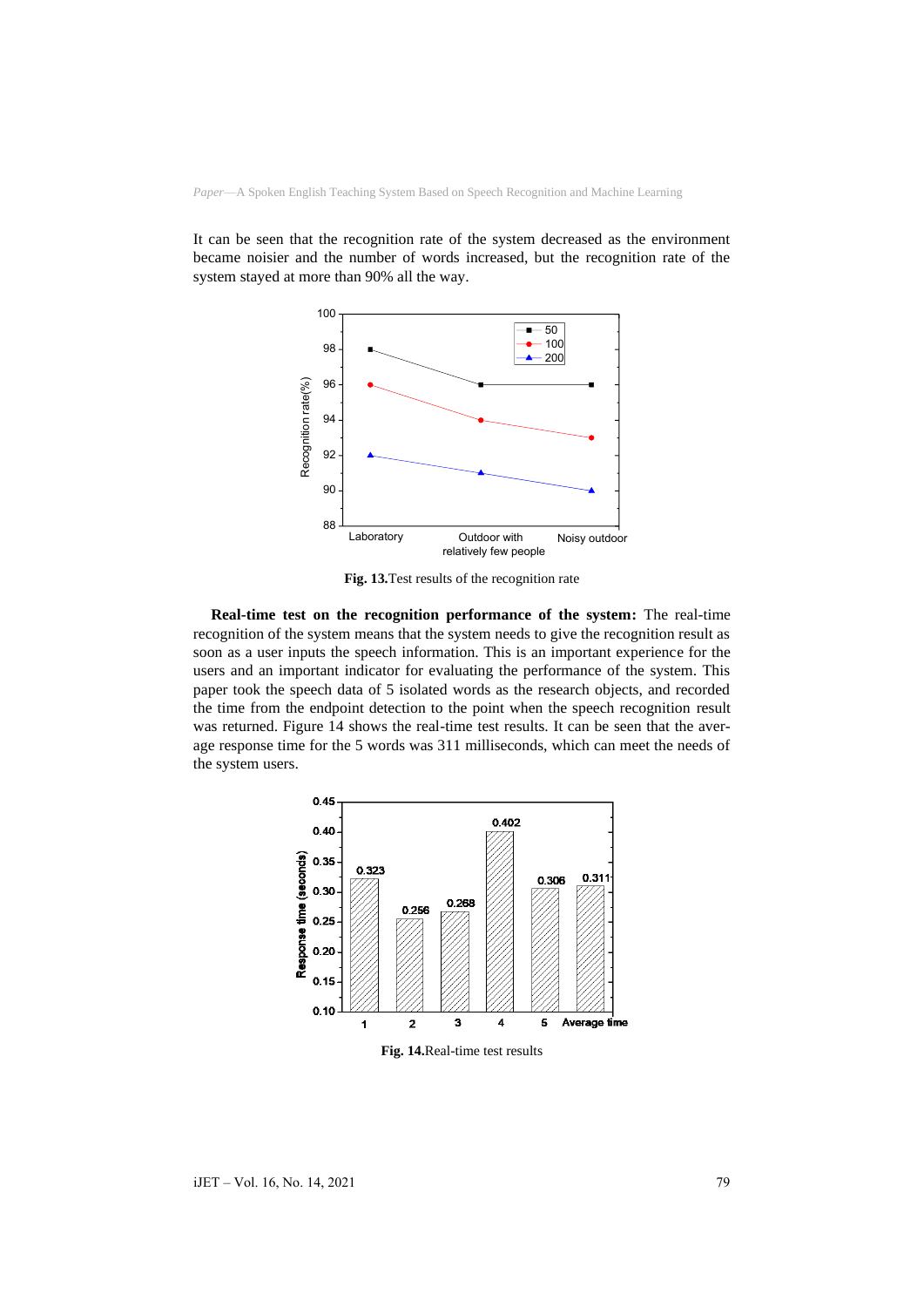# **4 Conclusion**

In order to meet the needs of spoken English learners and give them more effective suggestions on pronunciation to improve their learning quality and efficiency, this paper designed and implemented a spoken English teaching system based on speech recognition and machine learning. The specific conclusions are as follows:

- 1. The paper analyzed the functional requirements for the spoken English teaching system from the perspective of English learners, and based on this, built a data flow chart of the spoken English learning system, and also determined its overall architecture and functional modules.
- 2. It elaborated on the detailed design and implementation of the two core modules of the system - speech recognition and speech evaluation. Specifically, MATLAB was adopted to achieve speech recognition and built the speech recognition module, and with the aid of the machine learning algorithm, a DBN-SVM-based pronunciation classification and error detection model was established to perform the error detection, scoring and correction of the speech, and form the speech evaluation module.
- 3. Several tests were carried out on the attributes of the system, including the pronunciation classification and error detection accuracy, the recognition rate under different environments and with different vocabulary sizes, and the real-timeliness of recognition. The test results show that the system achieved good performance, realized the preset design goals and satisfied the users' requirements.

# **5 Acknowledgement**

Building the "Golden Course" of College English under the U Campus Platform (2019GJJG605).

#### **6 References**

- [1] Hai, Y.F. (2020). Computer-aided teaching mode of spoken English intelligent learning based on speech recognition and network assistance. Journal of Intelligent and Fuzzy Systems, 39(4): 5749-5760. <https://doi.org/10.3233/jifs-189052>
- [2] Elouali, A., Elberrichi, Z., Elouali, N. (2020). Hate speech detection on multilingual twitter using convolutional neural networks. Revue d'Intelligence Artificielle, 34(1), 81-88. <https://doi.org/10.18280/ria.340111>
- [3] Huang, W. (2021). Simulation of English teaching quality evaluation model based on gaussian process machine learning. Journal of Intelligent and Fuzzy Systems, 40(2): 2373- 2383. <https://doi.org/10.3233/jifs-189233>
- [4] Zhang, F. (2020). Innovation of English teaching model based on machine learning neural network and image super resolution. Journal of intelligent and Fuzzy Systems, (2): 1-12. <https://doi.org/10.3233/jifs-179953>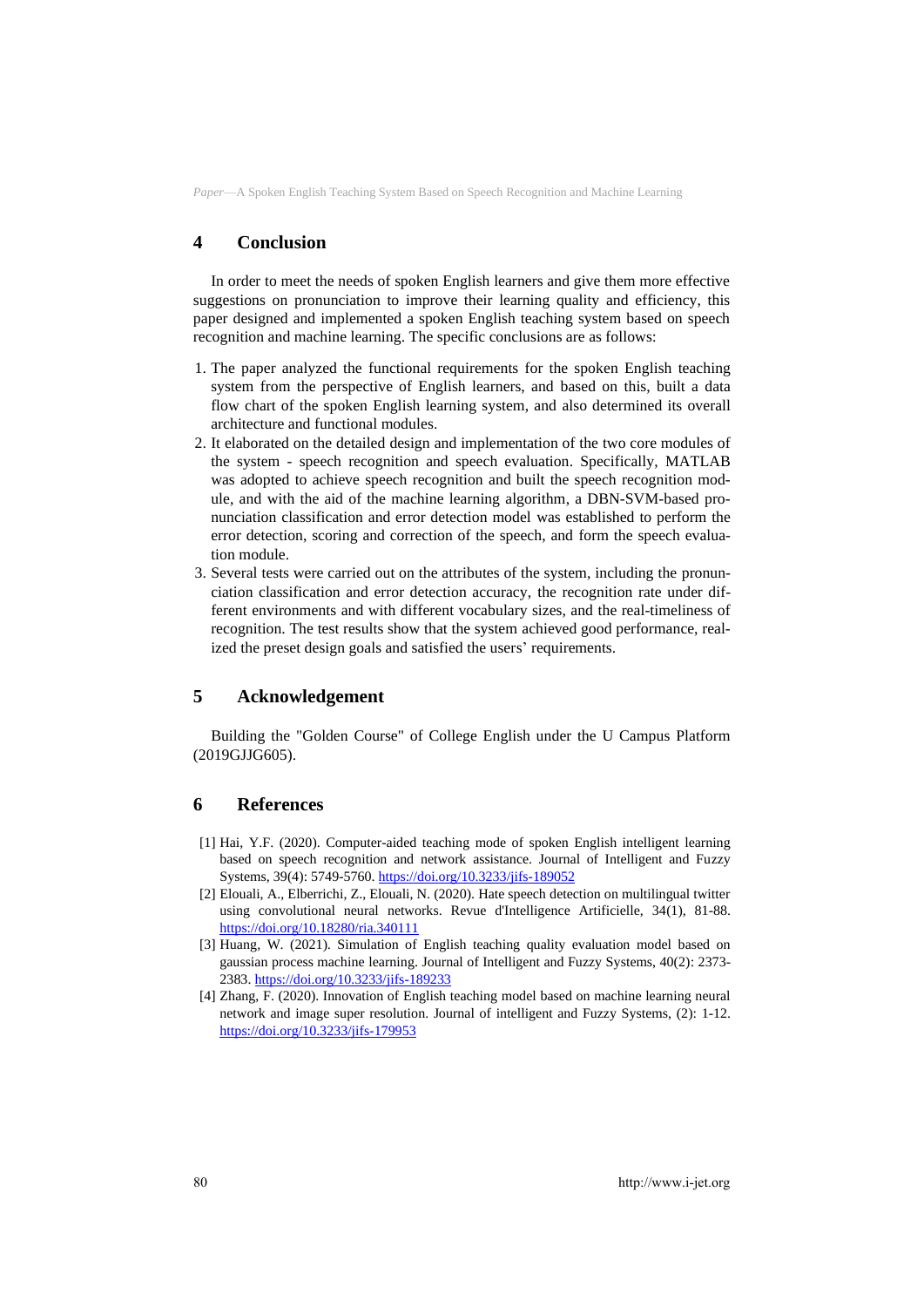- [5] Wang, S., Mu, M. (2021). Exploring online intelligent teaching method with machine learning and SVM algorithm. Neural Computing and Applications, (6): 1-14. <https://doi.org/10.1007/s00521-021-05846-6>
- [6] Lin, Q., Zhu, Y., Zhang, S., Shi, P., Guo, Q., Niu, Z. (2019). Lexical based automated teaching evaluation via students' short reviews. Computer Applications in Engineering Education, 27(1): 194-205. <https://doi.org/10.1002/cae.22068>
- [7] Liu, H., Chen, R., Cao, S., Lv, H. (2020). Evaluation Of College English Teaching Quality Based On Grey Clustering Analysis, International Journal of Emerging Technologies in Learning, 16(2): 173-187.
- [8] Skowronski, M.D., Harris, J.G. (2006). Acoustic detection and classification of microchiroptera using machine learning: lessons learned from automatic speech recognition. Journal of the Acoustical Society of America, 119(3): 1817. [https://doi.org/10.](https://doi.org/10.1121/1.2166948) [1121/1.2166948](https://doi.org/10.1121/1.2166948)
- [9] Batle, J., Ciftja, O., Naseri, M., Ghoranneviss, M., Farouk, A., & Elhoseny, M. (2017). Equilibrium and uniform charge distribution of a classical two-dimensional system of point charges with hard-wall confinement. Physica Scripta, 92(5): 055801.
- [10] Zhou, N. R., Liang, X. R., Zhou, Z. H., & Farouk, A. (2016). Relay selection scheme for amplify - and - forward cooperative communication system with artificial noise. Security and Communication Networks, 9(11): 1398-1404.
- [11] Sechidis, K., Fusaroli, R., Orozco-Arroyave, J.R., Wolf, D., Zhang, Y.P. (2021). A machine learning perspective on the emotional content of parkinsonian speech. Artificial Intelligence in Medicine, 115: 102061. <https://doi.org/10.1016/j.artmed.2021.102061>
- [12] Mathew, J. L., John, T.J., Parakh, A. (2015). Intermittent short course rifapentine-isoniazid combination for preventing tuberculosis in children. Indian Pediatrics, 52(5): 424-5. <https://doi.org/10.1007/s13312-015-0648-4>
- [13] Singh, M.K., Nandan, D., Kumar, S. (2019). Statistical analysis of lower and raised pitch voice signal and its efficiency calculation. Traitement du Signal, 36(5): 455-461. <https://doi.org/10.18280/ts.360511>
- [14] Li, H. (2020). Improved fuzzy‐assisted hierarchical neural network system for design of computer-aided English teaching system. Computational Intelligence. [https://doi.org/10.](https://doi.org/10.1111/coin.12362) [1111/coin.12362](https://doi.org/10.1111/coin.12362)
- [15] Duan, R., Wang, Y., Qin, H. (2020). Artificial intelligence speech recognition model for correcting spoken English teaching. Journal of Intelligent and Fuzzy Systems, 40(1): 1-12. <https://doi.org/10.3233/jifs-189388>
- [16] Wang, Y., Gales, M.J.F., Knill, K.M., Kyriakopoulos, K., Malinin, A., Dalen, R.C.V., Rashid, M. (2018). Towards automatic assessment of spontaneous spoken English. Speech Communication, 104: 47-56. <https://doi.org/10.1016/j.specom.2018.09.002>
- [17] Roe, D.B., Sproat, R.W., Pereira, F.C.N., Riley, M.D., Macarron, A. (1992). A spoken language translator for restricted-domain context-free languages. Speech Communication, 11(2-3): 311-319. [https://doi.org/10.1016/0167-6393\(92\)90025-3](https://doi.org/10.1016/0167-6393(92)90025-3)
- [18] Qi, Y., Dong, B., Ge, F., Yan, Y. (2012). Text-independent pronunciation quality automatic assessment system for English retelling test. The Journal of the Acoustical Society of America, 131(4): 3234. <https://doi.org/10.1121/1.4708063>
- [19] Sakti, S., Markov, K., Nakamura, S. (2007). Incorporating knowledge sources into a statistical acoustic model for spoken language communication systems. IEEE Transactions on Computers, 56(9): 1199-1211. <https://doi.org/10.1109/tc.2007.1069>
- [20] Lin, L., Liu, J., Zhang, X., Liang, X. (2021). Automatic translation of spoken English based on improved machine learning algorithm. Journal of Intelligent & Fuzzy Systems, (Preprint), 40(2): 1-11[. https://doi.org/10.3233/jifs-189234](https://doi.org/10.3233/jifs-189234)